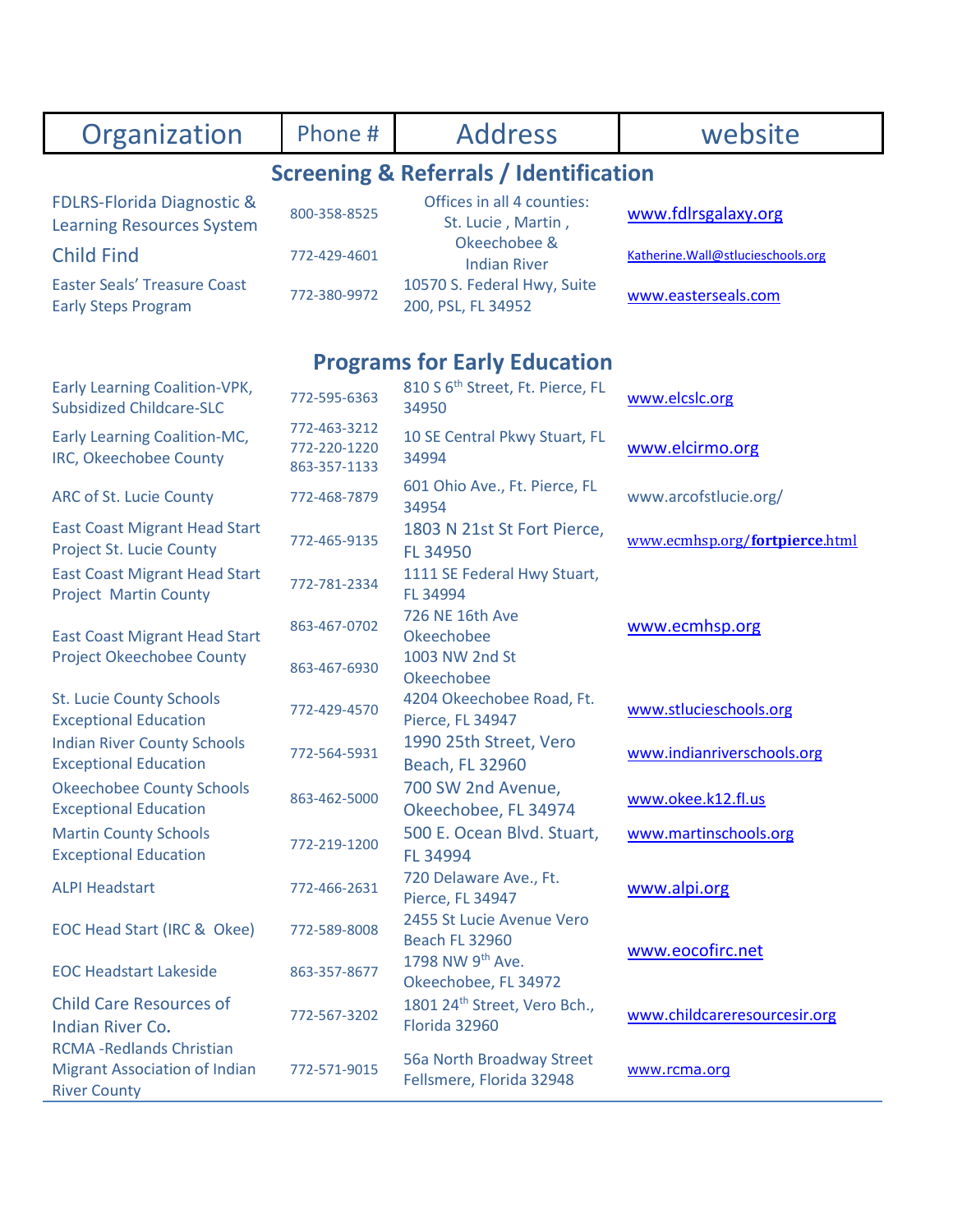#### **Medical Services**

| <b>Healthy Start Coalition</b>                                                                       | 772-467-2016                 | 117 Atlantis Ave., Ft. Pierce,<br>FL 34950                                                                                                |
|------------------------------------------------------------------------------------------------------|------------------------------|-------------------------------------------------------------------------------------------------------------------------------------------|
| <b>Little Treasures</b><br><b>Pediatric Hospice Care Program</b>                                     | 772-403-4404                 | <b>Mayes Center for Hope</b><br>1201 SE Indian St. Stuart, FL 34994<br><b>Thomas Counseling Center</b><br>5000 Dunn Rd., Ft. Pierce 34981 |
| <b>Treasure Coast Hospice</b><br><b>Counseling Services</b>                                          | 772-403-4530                 | 772-403-4500                                                                                                                              |
| <b>Children's Medical Services</b>                                                                   | 772-467-6000                 | 1701 S 23rd Street<br>Fort Pierce, Florida 34950                                                                                          |
| <b>Florida Community Health</b><br>(Okeechobee)                                                      | 863-763-1951                 | 1100 N Parrott Ave<br>Okeechobee, FL 34972                                                                                                |
| <b>Florida Department of Health</b><br>(Stuart)                                                      | 772-221-4000                 | 3441 SE Willoughby Blvd.<br>Stuart, Florida 34994                                                                                         |
| <b>Florida Department of Health</b><br>(Indiantown)                                                  | 772-597-3687                 | 16401 SW Farm Road,<br>Indiantown, FL 34956                                                                                               |
| <b>Florida Community Health</b><br>Center-(Ft. Pierce)                                               | 772-461-1402                 | 1505 Delaware Ave., Ft.<br>Pierce, FL 34950                                                                                               |
| <b>Florida Community Health</b><br>Center Pt. St Lucie                                               | 772-335-8455                 | 1701 SE Hillmoor Drive, Suite<br>19, Pt. St. Lucie, FL 34952                                                                              |
| St. Lucie County Health Access<br><b>Network</b>                                                     | 772-344-2541                 | 3855 S US Hwy 1, Ft. Pierce,<br>FL 34979                                                                                                  |
| <b>St. Lucie County Health</b><br>Department                                                         | 772-462-3800                 | 714 Avenue C Fort Pierce, FL<br>34950                                                                                                     |
| <b>Indian River County Health</b><br>Department                                                      | 772-794-7400                 | 1900 27 <sup>th</sup> Street, Vero Bch, FL<br>32960                                                                                       |
| <b>Martin County Health</b><br>Department                                                            | 772-221-4000                 | 3441 SE Willoughby Blvd<br><b>Stuart, FL 34994</b>                                                                                        |
| <b>Okeechobee County Health</b><br>Department                                                        | 863-462-5819                 | 1728 NW 9th Ave<br>Okeechobee, FL 34972                                                                                                   |
| Department of Children &<br><b>Families (Medicaid/Medically</b><br><b>Needy Program Eligibility)</b> | 772-467-3870<br>772-467-4177 | 337 N. U. S. Highway 1<br>Ft. Pierce Florida 34950                                                                                        |
| <b>Martin Memorial Medical</b><br>System                                                             | 772-223-5945<br>772-223-2300 | 200 S.E. Hospital Ave, Stuart,<br>FL 34994.                                                                                               |
| <b>Martin Memorial Pediatrics</b>                                                                    | 772-223-5777                 | 2150 SE Salerno Rd<br>Stuart Florida 34997                                                                                                |

| 117 Atlantis Ave., Ft. Pierce,<br>FL 34950<br><b>Mayes Center for Hope</b><br>1201 SE Indian St. Stuart, FL 34994<br><b>Thomas Counseling Center</b><br>5000 Dunn Rd., Ft. Pierce 34981                                                                                                                                                                                                                                                                                                                                                                 |
|---------------------------------------------------------------------------------------------------------------------------------------------------------------------------------------------------------------------------------------------------------------------------------------------------------------------------------------------------------------------------------------------------------------------------------------------------------------------------------------------------------------------------------------------------------|
| 772-403-4500                                                                                                                                                                                                                                                                                                                                                                                                                                                                                                                                            |
| 1701 S 23rd Street<br>Fort Pierce, Florida 34950<br>1100 N Parrott Ave<br>Okeechobee, FL 34972<br>3441 SE Willoughby Blvd.<br>Stuart, Florida 34994<br>16401 SW Farm Road,<br>Indiantown, FL 34956<br>1505 Delaware Ave., Ft.<br>Pierce, FL 34950<br>1701 SE Hillmoor Drive, Suite<br>19, Pt. St. Lucie, FL 34952<br>3855 S US Hwy 1, Ft. Pierce,<br>FL 34979<br>714 Avenue C Fort Pierce, FL<br>34950<br>1900 27 <sup>th</sup> Street, Vero Bch, FL<br>32960<br>3441 SE Willoughby Blvd<br>Stuart, FL 34994<br>1728 NW 9th Ave<br>Okeechobee, FL 34972 |
| 337 N. U. S. Highway 1<br>Ft. Pierce Florida 34950                                                                                                                                                                                                                                                                                                                                                                                                                                                                                                      |
| 200 S.E. Hospital Ave, Stuart,<br>FL 34994.<br>2150 SE Salerno Rd<br>Stuart, Florida 34997                                                                                                                                                                                                                                                                                                                                                                                                                                                              |

[http://stlucie.floridahealth.gov](http://stlucie.floridahealth.gov/) [www.hospicesect.org](http://www.hospicesect.org/) [www.tchospice.org](http://www.tchospice.org/) [www.cms-kids.com](http://www.cms-kids.com/) [www.fchcinc.org](http://www.fchcinc.org/) [www.martincountyhealth.com](http://www.martincountyhealth.com/) [www.fchcinc.org](http://www.fchcinc.org/) [www.handsofslc.org](http://www.handsofslc.org/) [www.doh.state.fl.us/chdStLucie](http://www.doh.state.fl.us/chdStLucie) <sup>32960</sup> www.doh.state.**fl**[.us/chdindianriver](http://www.doh.state.fl.us/chdindianriver) [www.doh.state.fl.us/chdmartin](http://www.doh.state.fl.us/chdmartin) [www.doh.state.fl.us/chdokeechobee](http://www.doh.state.fl.us/chdokeechobee) [www.myflfamilies.com/contact](http://www.myflfamilies.com/contact-us/region/circuit-19)[us/region/circuit-19](http://www.myflfamilies.com/contact-us/region/circuit-19)

[www.martinhealth.org](http://www.martinhealth.org/)

[www.mmhs.com](http://www.mmhs.com/)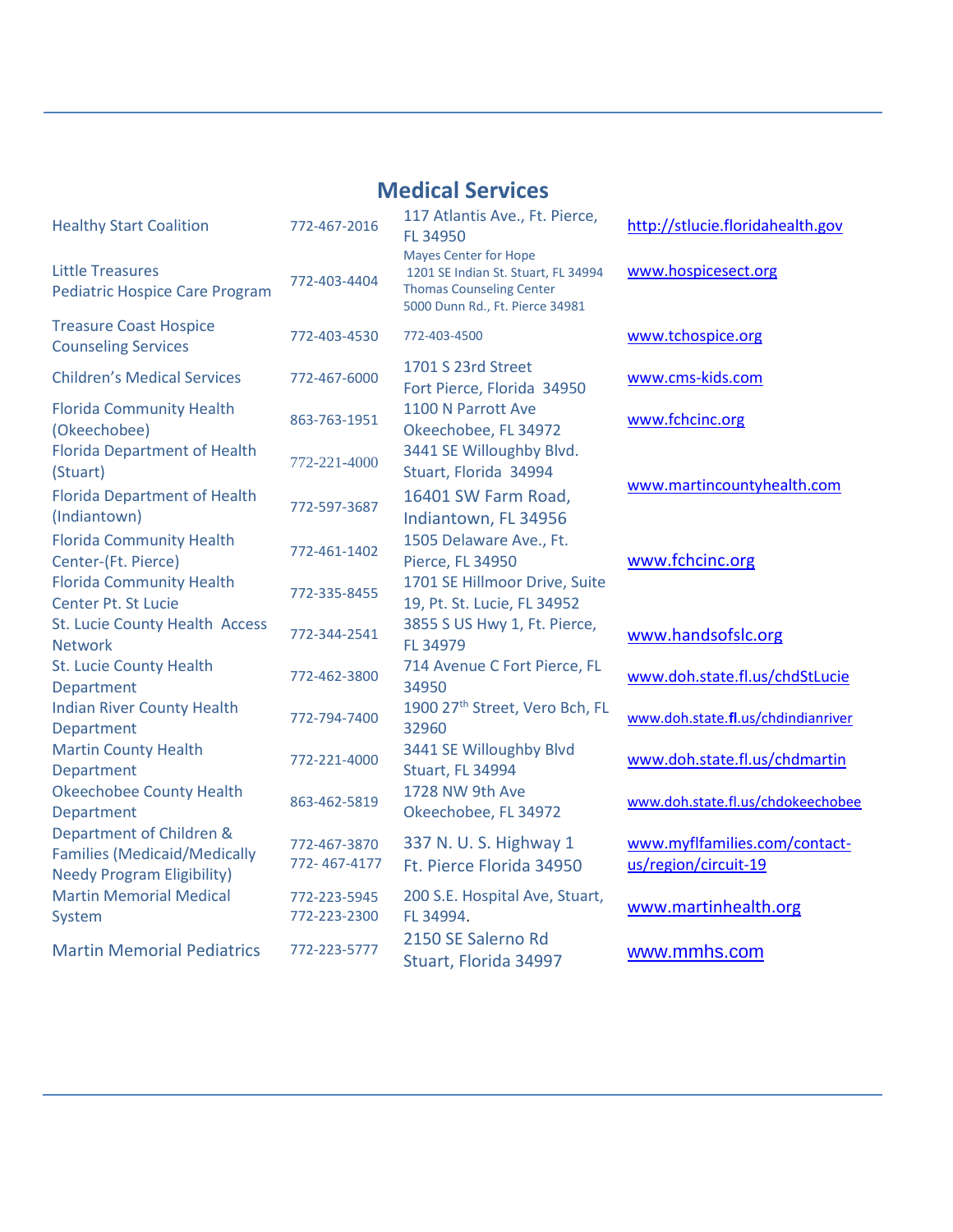#### **Mental Health Service**

| Legacy<br><b>Behavioral Health</b><br>Center, Inc.                                         | 888-97-Legacy<br>772-597-0411<br>863-357-8268<br>772-257-5264<br>772-873-8811 | 15818 SW Warfield Blyd.<br>Indiantown, FL 34956<br>304 NW 5 <sup>th</sup> St. Plaza 300<br>Okeechobee, FL 34972<br>755 27th Ave. SW, Ste 9&10<br>Vero Beach, FL 32968<br>2632 SW Pt. St. Lucie Blyd<br>Port St. Lucie, FL 34953 | www.legacybhc.com                                     |
|--------------------------------------------------------------------------------------------|-------------------------------------------------------------------------------|---------------------------------------------------------------------------------------------------------------------------------------------------------------------------------------------------------------------------------|-------------------------------------------------------|
| <b>SEDNET</b> (Multiagency Network for<br><b>Severely Emotional Disturbed</b><br>Students) | 772-468-5126                                                                  |                                                                                                                                                                                                                                 | www.sednetfl.info.                                    |
|                                                                                            | 772-489-4726                                                                  | 2814 U.S. 1 D4 Fort Pierce,<br><b>FL 34982</b>                                                                                                                                                                                  |                                                       |
| <b>Sun Coast Mental</b><br><b>Health</b>                                                   | 772-564-8618                                                                  | 2501 27th Avenue,<br>Vero Beach, FL 32960                                                                                                                                                                                       | www.suncoastmentalhealth.org                          |
|                                                                                            | 772-221-8585                                                                  | 850 SW Federal Hwy<br><b>Stuart, FL 34994</b>                                                                                                                                                                                   |                                                       |
| <b>Center for Emotional &amp;</b><br>Behavioral Health (Vero Bch)                          | 800-266-4764<br>567-563-4666                                                  | 1190 37th Street<br>Vero Beach FL 32960                                                                                                                                                                                         |                                                       |
| New Horizons of the Treasure<br>Coast, Inc.                                                | 772-467-3010                                                                  | 2806 S US 1, Ft. Pierce, FL<br>34982                                                                                                                                                                                            | www.nhtcinc.org                                       |
| <b>DrugRehab</b>                                                                           | 844-809-1153                                                                  | https://www.drugrehab.com                                                                                                                                                                                                       | https://www.drugrehab.com/co-occurring-disorder/adhd/ |

# **Parent Support**

| <b>Sequel Care</b>                                  | 772-337-8164                 | 525 NW Lake Whitney<br>Place, PSL, FL 34986                                                  | www.sequelcare.com         |
|-----------------------------------------------------|------------------------------|----------------------------------------------------------------------------------------------|----------------------------|
| <b>Treasure Coast Hospice</b>                       | 772-462-6252                 | 1201 SW Indian St., Stuart, FL<br>5090 Dunn Rd., Ft. Pierce<br>2160 Se Ocean Blvd.Stuart, FL | www.tchospice.org          |
| <b>Parent Academy</b>                               | 772-466-0523                 | 2940 South U.S. Highway 1,<br>Suite C-12, Ft. Pierce, FL<br>34982                            | www.parentacademyslc.org   |
| <b>Children's Home Society</b>                      | 772-460-9752<br>772-429-2009 | 2102 Ave. Q, Ft. Pierce, FL<br>34950                                                         | www.chsfl.org              |
| <b>Exchange Club CASTLE</b>                         | 772-461-0863                 | 3525 W Midway Road, Ft.<br>Pierce, FL 34981                                                  | www.castletc.org           |
| <b>Whole Child Connection</b>                       | 772-463-2168                 | 3257 SE Salerno Rd Stuart, FL<br>34997                                                       | www.wholechildmartin.com   |
| Junior League of Indian River<br><b>Whole Child</b> | 772-226-0799                 | 999 US Hwy 1<br>Vero Beach, FL 32960                                                         | www.jlir.org/Programs.html |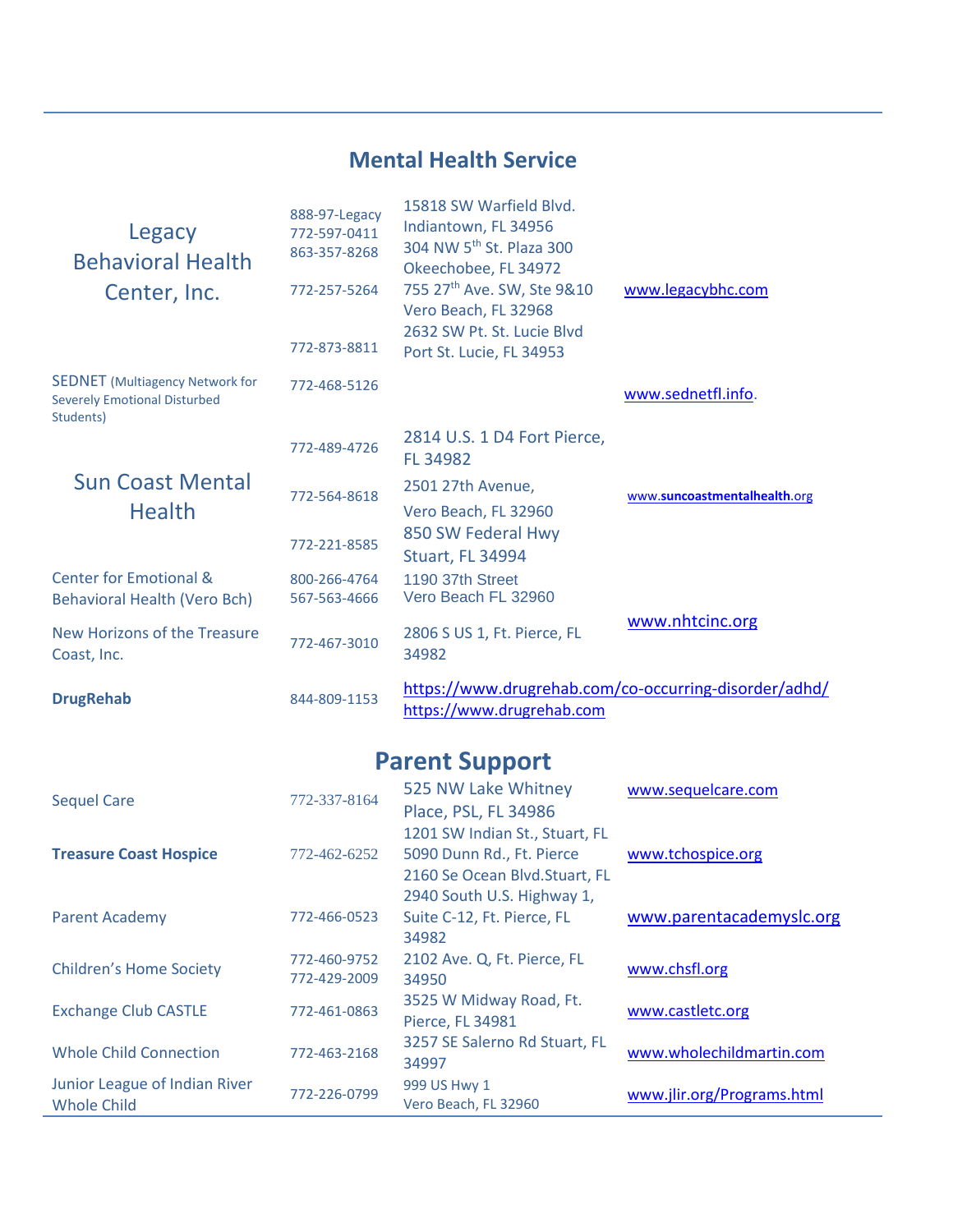| <b>Crisis Line</b>                                               | 772-468-5655 |                                                               |                       |
|------------------------------------------------------------------|--------------|---------------------------------------------------------------|-----------------------|
| <b>Help Me Behave</b>                                            | 772-320-0770 | P.O. Box 597, Stuart, FL                                      | www.hpsfl.org         |
| <b>Helping People Succeed</b>                                    | 772-320-0791 | 34995                                                         |                       |
| <b>Children's Services Council of</b><br><b>St. Lucie County</b> | 772-408-1100 | 546 NW University Blvd., Suit<br>201, Pt. St. Lucie, FL 34986 | www.cscslc.org        |
| <b>Big Brothers Big Sisters</b>                                  | 772-466-8535 | 403 N US Hwy #1, Ft. Pierce                                   | www.mentorbig.org     |
| <b>Mentoring Children of Promise</b>                             |              |                                                               |                       |
| <b>Tykes &amp; Teens</b>                                         | 772-220-3439 | 3577 SW Corporate Pkwy<br><b>Palm City</b>                    | www.tykesandteens.org |
| <b>PACE Center for Girls</b>                                     | 772-595-8880 | 3651 Virginia Ave Ft. Pierce                                  | www.pacecenter.org    |

# **Abuse/Neglect**

| <b>Abuse Registry</b>                                                   | 800-96A-BUSE |                                                                                  |                                 |
|-------------------------------------------------------------------------|--------------|----------------------------------------------------------------------------------|---------------------------------|
| <b>Devereux Community Based</b><br><b>Care of the Treasure Coast</b>    | 772-873-7800 | 10570 S Federal Hwy<br>PSL, FL 34952                                             | www.devereuxcbc.org             |
| <b>Children's Home Society</b>                                          | 772-489-5601 | 1111 SE Federal Hwy<br><b>Stuart, FL 34994</b>                                   | www.chsamerica.org              |
| <b>Children's Protective Services</b><br>(Dept. of Children & Families) | 772-467-3023 | The Florida Abuse Hotline:<br>$(800)$ 962-2873<br>Report abuse or neglect online | www.myflfamilies.com            |
| SafeSpace, Inc.                                                         | 772-464-4555 | PO Box 4075. Fort Pierce,<br>Florida 34948                                       |                                 |
|                                                                         | 772-569-7233 | PO Box 2822, Vero Bch,<br>Florida 32961                                          | www.safespacefl.org             |
|                                                                         | 772-223-2399 | 632 SE Monterey Rd.<br>Stuart, Florida 34994                                     |                                 |
|                                                                         | 772-287-7505 | 613 S Colorado Ave<br>Stuart, Florida 34994                                      |                                 |
| Hibiscus Children's<br>Center                                           | 772-340-5044 | 2920 S 25 <sup>th</sup> Street, Ft. Pierce,<br>FL 34981                          |                                 |
|                                                                         | 772-334-9311 | 2400 NE Dixie Hwy<br>Jensen Bch, Florida 34957                                   |                                 |
|                                                                         | 772-299-6011 | 1145 12th St<br>Vero Beach, Florida 32960                                        | www.hibiscuschildrenscenter.org |
|                                                                         | 863-467-1166 | 605 SW Park Street,<br>Okeechobee, Fl 34972                                      |                                 |

### **After School Programs**

|                                             |              | Garden Terrace/3104 Ave. J Ft. Pierce       |
|---------------------------------------------|--------------|---------------------------------------------|
| Boys & Girls Club<br>Core Clubhouse Program | 772-460-9918 | Infinity Unit/1011 N 23rd Street Ft. Pierce |
|                                             |              | Pruitt Center/10673 Lennard Road, PSL       |
|                                             |              | Chuck Hill Unit/1968 NW Marion Ave., PSL    |